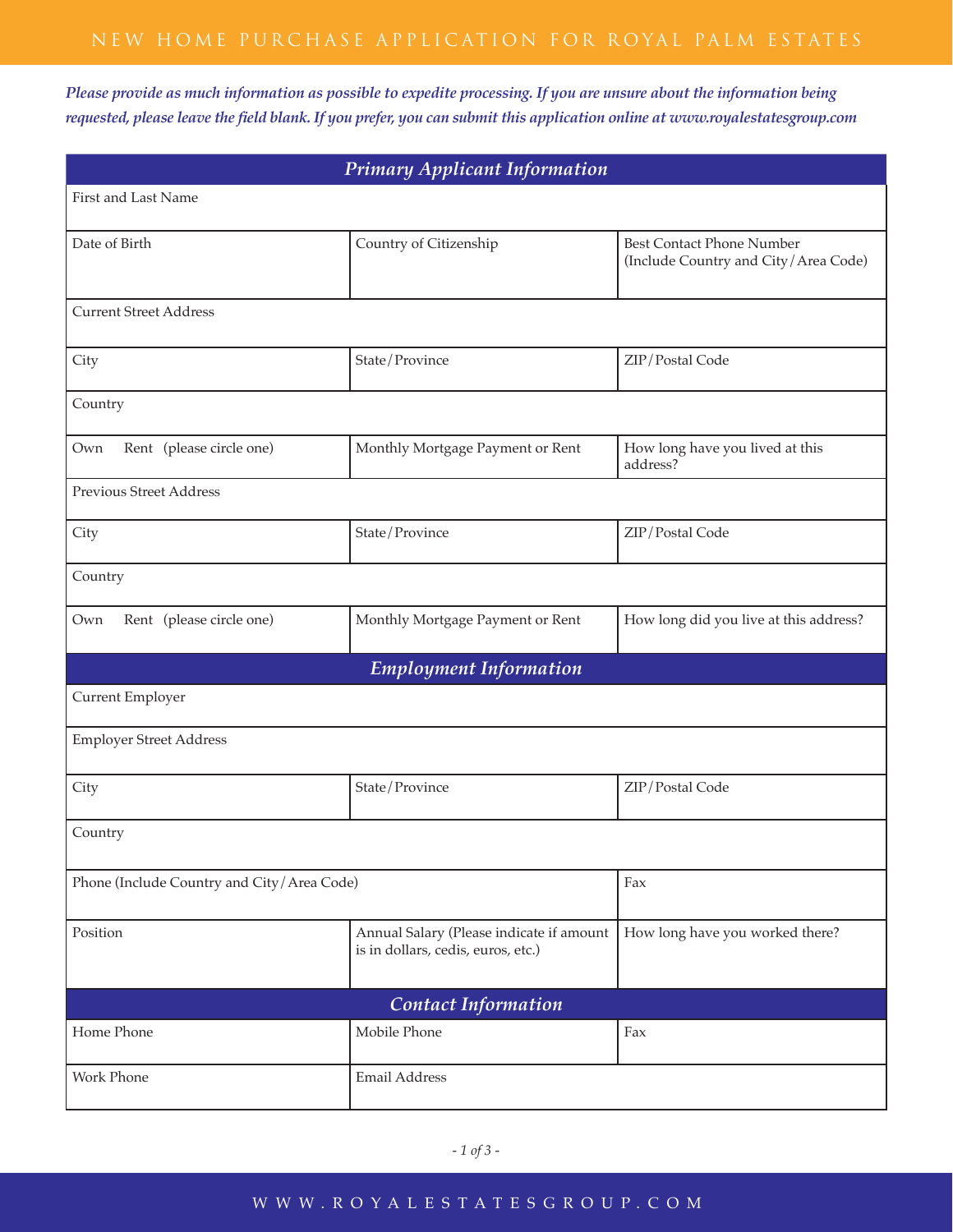| Co-Applicant Information                          |                                                                                |                                                                          |  |  |
|---------------------------------------------------|--------------------------------------------------------------------------------|--------------------------------------------------------------------------|--|--|
| First and Last Name                               |                                                                                |                                                                          |  |  |
| Date of Birth                                     | Country of Citizenship                                                         | <b>Best Contact Phone Number</b><br>(Include Country and City/Area Code) |  |  |
| <b>Current Street Address</b>                     |                                                                                |                                                                          |  |  |
| City                                              | State/Province                                                                 | ZIP/Postal Code                                                          |  |  |
| Country                                           |                                                                                |                                                                          |  |  |
| Rent (please circle one)<br>Own                   | Monthly Mortgage Payment or Rent                                               | How long have you lived at this<br>address?                              |  |  |
| <b>Previous Street Address</b>                    |                                                                                |                                                                          |  |  |
| City                                              | State/Province                                                                 | ZIP/Postal Code                                                          |  |  |
| Country                                           |                                                                                |                                                                          |  |  |
| Rent (please circle one)<br>Own                   | Monthly Mortgage Payment or Rent                                               | How long did you live at this address?                                   |  |  |
|                                                   | Co-Applicant Employment Information                                            |                                                                          |  |  |
| Current Employer                                  |                                                                                |                                                                          |  |  |
| <b>Employer Street Address</b>                    |                                                                                |                                                                          |  |  |
| City                                              | State/Province                                                                 | ZIP/Postal Code                                                          |  |  |
| Country                                           |                                                                                |                                                                          |  |  |
| Phone (Please include Country and City/Area Code) |                                                                                | Fax                                                                      |  |  |
| Position                                          | Annual Salary (Please indicate if amount<br>is in dollars, cedis, euros, etc.) | How long have you worked there?                                          |  |  |
| <b>Contact Information</b>                        |                                                                                |                                                                          |  |  |
| Home Phone                                        | Mobile Phone                                                                   | Fax                                                                      |  |  |
| Work Phone                                        | Email Address                                                                  |                                                                          |  |  |